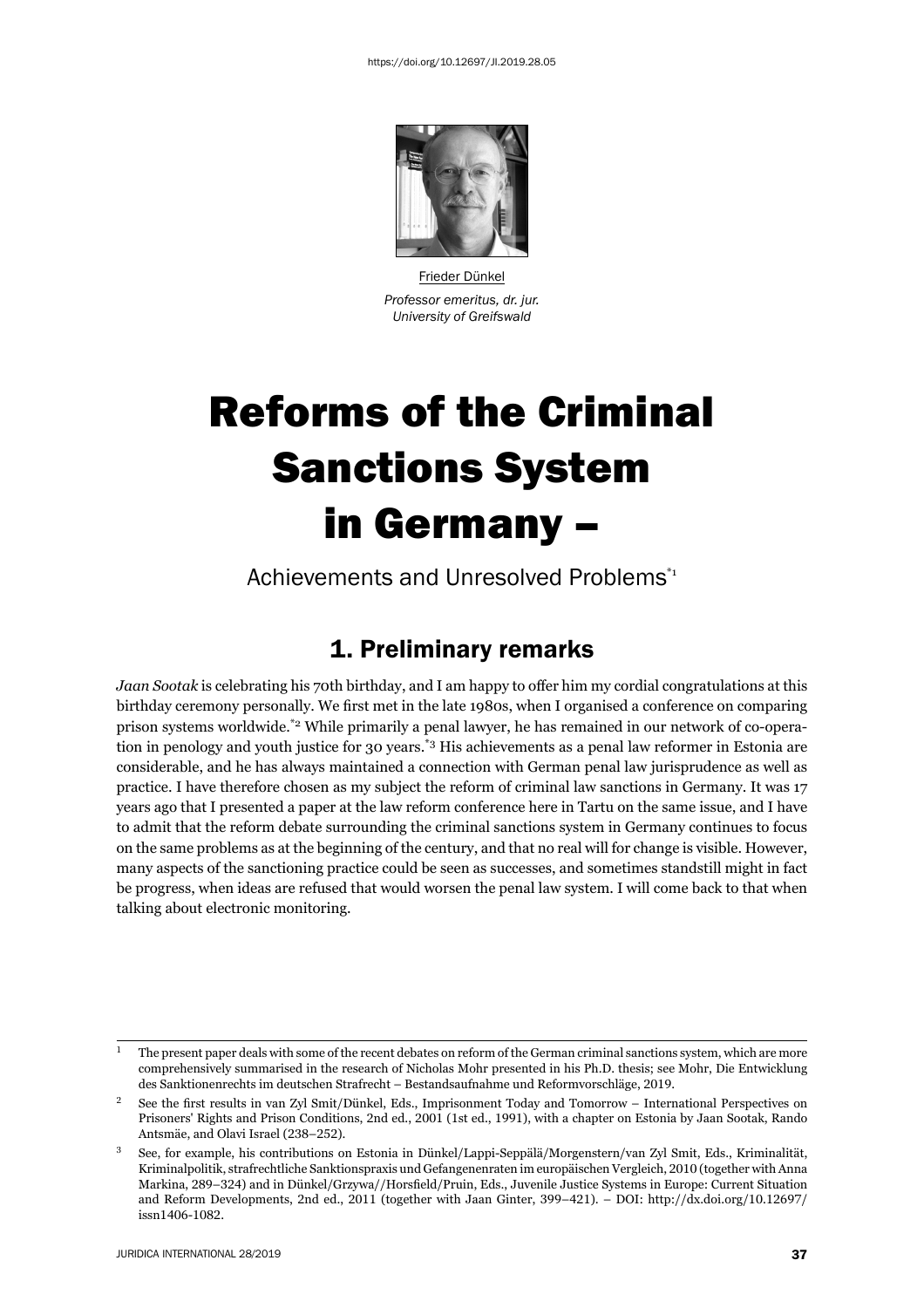# 2. Remarks on the recent history of reforms to the criminal sanctions system in Germany

From an international comparative perspective, the German criminal sanctions system may be characterised as 'poor', making only a few sanctioning options available.\*4 The criminal sanctions system – *grosso modo* – consists of fines (*die Geldstrafe*); suspended sentences (*Freiheitsstrafe zur Bewährung*), the continental European form of probation; and unconditional prison sentences (*unbedingte Freiheitsstrafe*). Community service (*gemeinnützige Arbeit*) is – contrary to most other European countries' approach\*5 – provided only as a substitute sanction in the case of non-payment of a fine (i.e., for fine defaulters). Conditional (suspended) fines are only exceptionally applicable, under highly restrictive conditions (see §59 of the StGB, Criminal Code, cited as "CC"). The name of this sanction is *Verwarnung mit Strafvorbehalt* (meaning 'warning combined with deferment of sentence'), and its content is a conditional fine of up to 180 day-fine units, which can be combined with directives and obligations, including supervision by the Probation Service. Other sanctions involving restriction of liberty, such as withdrawal of one's driver's licence, a professional disqualification, or electronic monitoring (EM; see Section V) are provided as measures for rehabilitation and security (independent of guilt but based on an assessment of dangerousness) for dangerous offenders. EM is restricted to the very few cases of dangerous offenders who have served a prison sentence in full or who are released from psychiatric hospitals. There exists also a form of suspending the driver's licence (*Fahrverbot*) for up to 6 months, which is a supplementary sentence in combination with (usually) a fine. This sentence is a real penalty. $*6$ 

Reforms promoting wider use of fines date back to the 1920s (see the so-called Law on Fines of 1923), practically the only successful law reform of the many discussed in the era of the Weimar Republic under then Minister of Justice *Gustav Radbruch*. The aim was to restrict the use of short-term imprisonment, which – since *Franz von Liszt*'s famous inaugural lecture in 1882 – had been judged detrimental to the rehabilitation of offenders.<sup>\*7</sup> The decisive change – replacing short-term imprisonment with fines – was implemented by the 'major criminal law reform' (*Große Strafrechtsreform*) of the years 1969–75. The application of prison sentences of less than 6 months was legally defined as exceptional (see  $\S$ 47 of the CC). In addition, the system of fines moved over from a lump sum to the day-fine system. This allowed rightful punishment by considering the income of individual offenders, which resulted in just and equal sentencing.<sup>\*8</sup>

It was only in 1953 that the system of suspended prison sentences was introduced. The enforcement of a prison sentence could be suspended for a probationary period 'if there are reasons to believe that the sentence will serve as sufficient warning to the convicted person and that he will commit no further offences without having to serve the sentence' ( $\S$ 56 of the CC). For the first time, a suspended prison sentence could be combined with supervision by the newly established Probation Service (via a probation order; see §56d of the CC). In the beginning, only prison sentences of up to 9 months could be suspended. In 1969, the scope was widened to up to one year, and even to two years in exceptional cases.<sup>\*9</sup> Court sentencing practice and the jurisprudence of the high courts and the Supreme Court (*Bundesgerichtshof*) have interpreted the exceptional nature of suspended prison sentences of between one and two years more and more as a regular option for the majority of cases: In 2015, 76% of these sentences were suspended (comparable to

<sup>ɵ</sup> See Dünkel/Morgenstern, Aktuelle Probleme und Reformfragen des Sanktionenrechts in Deutschland. Juridica International (Estonia), 2003, 24 ff. – DOI: http://dx.doi.org/10.12697/issn1406-1082.

See Dünkel/Lappi-Seppälä, Community Service in Europe, in Bruinsma/Weisburd, Eds., Encyclopedia of Criminology and Criminal Justice, 2013, 426 ff.; Dünkel, Gemeinnützige Arbeit – What Works? In: Kuhn, A., et al. (Hrsg.): Kriminologie, Kriminalpolitik und Strafrecht aus internationaler Perspektive. Festschrift für Martin Killias zum 65. Geburtstag, 2013, 839 *ff*. with further references.

Because of lack of space, the extensive debate on the sanction of suspending of the driver's licence cannot be discussed here. However, the author shares the critique of the recent reform law of 2017, which expanded the application of this sanction to also other than traffic offences – see Mohr, Entwicklung des Sanktionenrechts, 2019, chapter 5.2 – and favours, on the other hand, the proposal to introduce this sanction as an independent (not only supplementary) sanction (*Hauptstrafe*) in cases of traffic offences.

See *Mohr*, Entwicklung des Sanktionenrechts, 2019, chapter 4.1.

Heinz, Kriminalität und Kriminalitätskontrolle in Deutschland, 2017, 100 (Internet publication at http://www.ki.unikonstanz.de/kis/); see Subsection 3.2 for discussion of deficiencies of the sentencing practice that still exist today.

BGBl. I, 645; for the history of law reforms in this area, see Dünkel, Rechtliche, rechtsvergleichende und kriminologische Probleme der Strafaussetzung zur Bewährung, Zeitschrift für die Gesamten Strafrechtswissenschaften (ZStW), 1983, 1039 *ff*.; Hubach, in Leipziger Kommentar-StGB, 11th ed., 2013, §56, note 1 ff.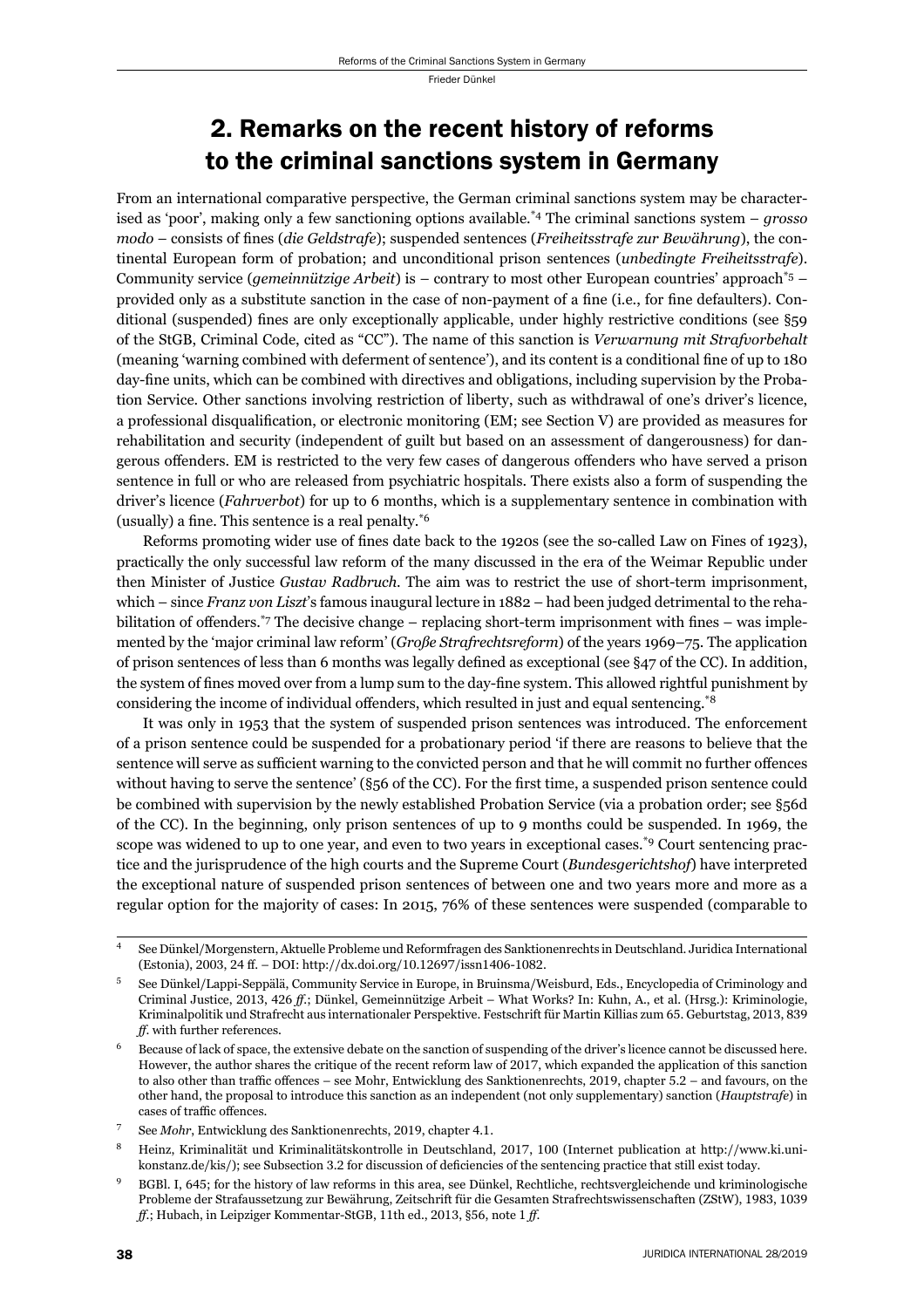probation).<sup>\*10</sup> The law reform of 1986 (23rd StÄndG) adjusted the legal conditions to the criteria developed by the jurisprudence. In addition, the legislator expanded early release (parole) cautiously by allowing release after one had served half of the sentence for offenders serving a first prison sentence or on the basis of the offence or the offender's personality in exceptional cases.

More far-reaching reform proposals, which were presented in the year 2000 by a commission of the Federal Ministry of Justice and which were in parts incorporated into several draft bills of a government led by the Social Democratic Party (SPD) in the early 2000s,\*11 were dropped in 2006 with a reform law (*2nd JustizmodernisierungsG*) that paid no heed to any of the reform proposals of the earlier bills. Since then, the reform debate has been paralysed by coalition governments composed of the SPD and the Conservative Party (Christian Democrats, CDU). Because of a strong decline in the prison population since about 2005, the urgency of law reforms aimed at decreasing the prison population by expanding alternative sanctions is somewhat limited, although the problem of an increasing number of fine defaulters (see Subsection 4.1) is a big challenge for the criminal sanctions system.

## 3. Success stories

### 3.1. Diversion

Diversion, or the discharge of proceedings for reason of opportunity (expediency), was considerably expanded in adult criminal procedure by the law reform of  $1975$ .<sup>\*12</sup> The introduction of §153a of the Strafprozessordnung (Criminal Procedure Act, CPA) has not always been judged positively by penal law academics.\*13 However, a pragmatic view on this cost- and time-saving procedural way of dealing with an increasing influx of offenders into the criminal justice system has been accepted in practice, particularly in complex economic and tax law cases.\*14

Juvenile justice law and practice have paved the way insofar as 76% of cases were dismissed in 2015 (compared to 41% in 1981), normally without informal sanctions such as community service or other minor sanctions being imposed.\*15 In adult criminal procedure, the proportion of dismissals increased to 60% in 2015 (from 34% in 1981), which means an increase by almost 100%.\*16 Diversion is inevitable on account of the limited capacity of the justice system. However, it is not only a pragmatic solution but also an empirically

Heinz, Kriminalität und Kriminalitätskontrolle, 2017, 120; the percentage of suspended prison sentences of more than one to two years, which legally should be suspended only under special (extraordinary) circumstances (see §56 (2) StGB), increased from 10% in 1975 to 76% in 2015.

<sup>&</sup>lt;sup>11</sup> See the most progressive draft law bill, presented by the Federal Ministry of Justice in 2000, and the draft bills of the then federal government from 2002 (BT-Drs. 14/9358; see, for a summary, Dünkel/Morgenstern, Aktuelle Probleme und Reformfragen des Sanktionenrechts in Deutschland, Juridica International 2003, 24 ff. – DOI: http://dx.doi.org/10.12697/ issn1406-1082; Dünkel, Reform des Sanktionenrechts – neuer Anlauf, Neue Kriminalpolitik 2003, 2 ff.- DOI: https://doi. org/10.5771/0934-9200-2003-4-123-1) and 2004 (Bundestagsdrucksache 15/2725).

The scope of application was widened by the reform law (*Rechtspflegeentlastungsgesetz*) of 1993 by emphasising that a discharge of proceedings is not only possible if the guilt is of minor importance (*geringe Schuld*) but instead may apply also if the seriousness of the guilt does not exclude a discharge (rather sophisticated dogmatic terminology emphasising that *Schwere der Schuld nicht entgegensteht*), by thus including also cases of average seriousness of guilt and not only petty cases. See Pfeiffer, StPO-Kommentar, §153a, note 2. A further widening of its scope of application was given to §153a Criminal Procedure Act (StPO) by the law reform intended to incorporate the idea of restorative justice into the Criminal Procedure Act in 1999. The offender's efforts in mediation or victim–offender reconciliation were explicitly enumerated as special grounds to discharge proceedings in §153a, No. 5 StPO, and other, not explicitly named directives or obligations were admitted also, in order to give the prosecutors and judges a wider range of appropriate measures that could justify a discharge (see the word 'insbesondere' in the enumeration of §153a (1), sent. 2 StPO).

ɲɴ The aspersions cast, such as 'whisper proceedings' (*Tuschelverfahren*) or 'millionaire-protecting rules' (*Millionärsschutzparagraph*), clearly demonstrate the reservations in portions of the academic literature, see Kaiser/Meinberg, "Tuschelverfahren" und "Millionärsschutzparagraph"?, Neue Zeitschrift für Strafrecht, 1984, 343 ff. with further references.

<sup>&</sup>lt;sup>14</sup> For reason of lack of space, this problem area cannot be dealt with in detail. See, amongst many others, Sauer/Münkel, Absprachen im Strafprozess, 2014 as well as Joecks, Studienkommentar StPO, 4th ed., 2015, §257c.

<sup>&</sup>lt;sup>15</sup> See Heinz, Kriminalität und Kriminalitätskontrolle in Deutschland – Berichtsstand 2015, Konstanzer Inventar zum Sanktionenrecht, 2017, 90, http://www.ki.uni-konstanz.de/kis/. The recent increase by more than 200,000 cases of discharges per year without any obligations or directives may be explained by minor offences against the Immigration Law (Aufenthalts-, Asylverfahrens-, Freizügigkeitsgesetz) by migrants; see *Heinz*, ibid., 75 ff.

<sup>&</sup>lt;sup>16</sup> See Heinz, Kriminalität und Kriminalitätskontrolle, 2017, 92.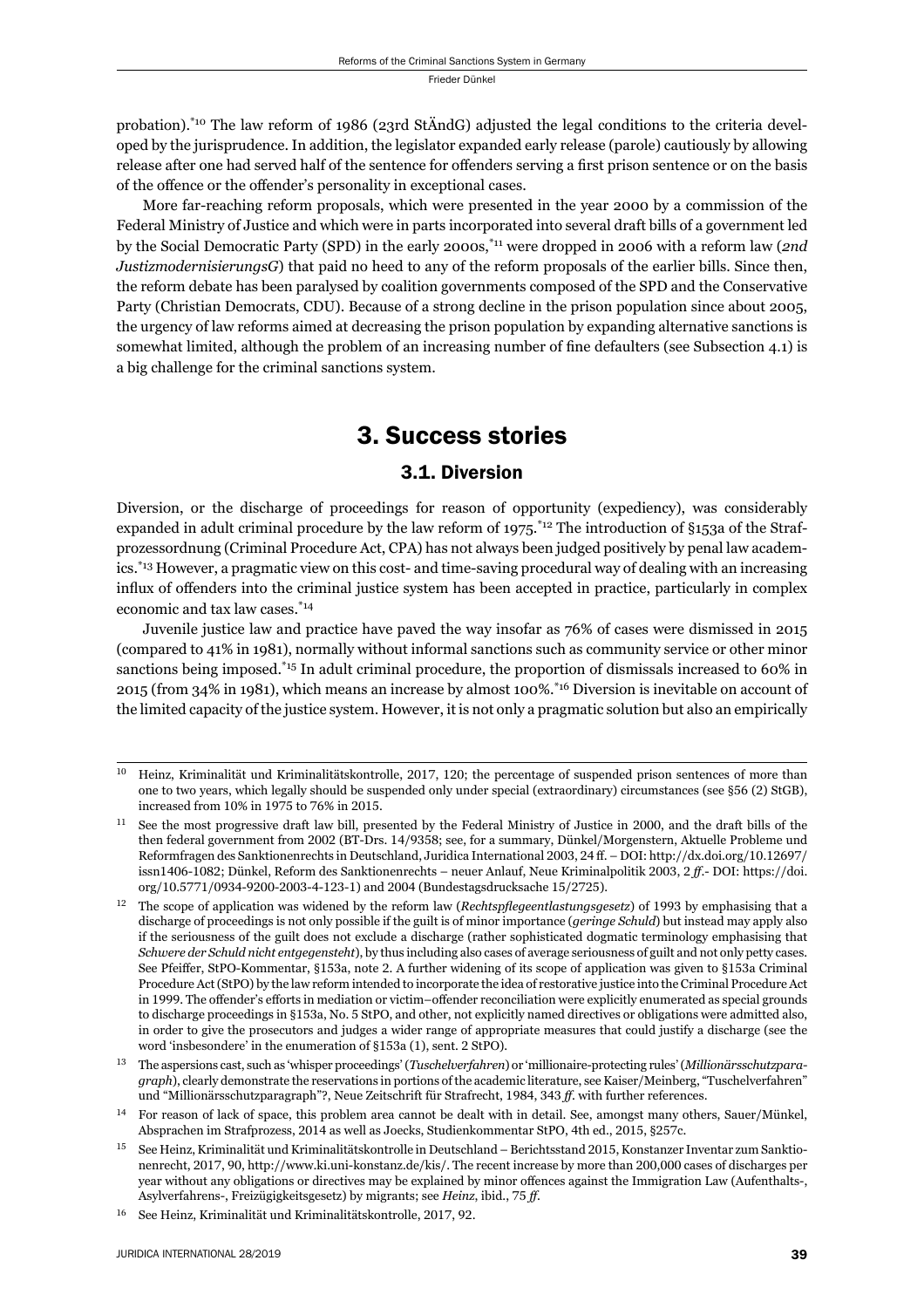validated strategy to avoid further delinquency. The recidivism rate is significantly lower for cases of diversion as compared to equivalent cases in which the court issues formal sanctions.<sup>\*17</sup>

One consequence of such expansive diversion practices is that the remaining 40% of chargeable cases represent a high selection of offenders with more serious delinquent behaviour.<sup>\*18</sup>

In fact, there is no need for further reform of the legal regulations pertaining to diversion. No doubt, the consistently visible disparities in regional diversion rates are annoying and of constitutional concern,\*19 but evidently releases from the General Prosecutor's office or from the Ministers of Justice as well as critiques from academics have not been helping to overcome these disparities.<sup>\*20</sup> Therefore, the legislator should take up the challenge to give clear advice for decriminalising certain drug-related – in particular, cannabisrelated – offences, shoplifting, and similar petty offences.

## 3.2. Fines

One of the most important and successful reforms to the German criminal sanctions system was the expansion of fines and the subsequent reduction in short prison sentences (sentences of up to 6 months). Since the beginning of keeping criminal court statistics (*Strafverfolgungsstatistik*), in 1882, fines have developed into the most important alternative to imprisonment. The share of fines among all court convictions rose from 22% in 1882 to 84% in 2015.<sup>\*21</sup> With the introduction of the day-fine system, fines have become more fairly balanced and proportionate to the income of the convicted offender. However, in practice, some unjustified sentencing still occurs, because most fines are issued through a written procedure and estimation of the income of the offender. This is one of the possible reasons for fine default in many cases.<sup>\*22</sup>

In 2009, the legislator increased the maximum amount of one day-fine unit from 5,000 to 30,000 euros in response to the reality of very rich convicts (e.g., football players or managers of banking or other such enterprises).<sup>\*23</sup> Further reform needs cannot be identified. However, the execution of fines and the system for dealing with fine defaulters is in serious need of reform, particularly with regard to reducing imprisonment for failure to pay the fine. I return to this issue in Subsection 4.1).

## 3.3. Suspended sentences and supervision by the Probation Service

As mentioned above, the scope of suspended sentences and that of supervision by the Probation Service were expanded considerably in the 1970s and 1980s. The Probation Service has successfully learnt to work with more serious and recidivist offenders. This has been recognised by the courts and thereby resulted in an increase of the rate of suspended prison sentences involving probation from 30% in 1954 to 70% of all prison sentences in 2015.\*24 In 2015, 77% of all prison sentences of up to two years were suspended. The legislative changes to ease the legal prerequisites for suspending prison sentences of between one and two

<sup>&</sup>lt;sup>17</sup> See Storz, Jugendstrafrechtliche Reaktionen und Legalbewährung. Ergebnisse einer Untersuchung zur erneuten justitiellen Registrierung nach formeller und informeller jugendstrafrechtlicher Sanktionierung von Jugendlichen des Geburtsjahrgangs 1961 anhand von Daten des Bundeszentralregisters, in Heinz/Storz, Diversion im Jugendstrafverfahren der Bundesrepublik Deutschland, 3rd ed., 1994, 131 *ff.* (197 *ff.*); in summary, Dünkel, Youth Justice in Germany, in: Oxford Handbook on Juvenile Justice, 2016. – DOI: ttps://doi.org/10.1093/oxfordhb/9780199935383.013.68.

<sup>&</sup>lt;sup>18</sup> In the area of juveniles (14–17) and young adults (18–20 years of age), the formal sanctioning by the youth courts therefore is restricted to about only one fourth of all chargeable cases (2015: 24%). Questions of reforming the sanctions system of the Juvenile Justice Act (JGG) cannot be discussed in this paper, but see, in summary, Dünkel, Reformen des Jugendkriminalrechts als Aufgabe rationaler Kriminalpolitik, in Recht der Jugend und des Bildungswesens, 2014, 294 ff. – DOI: https:// doi.org/10.5771/0034-1312-2014-3-294.

<sup>&</sup>lt;sup>19</sup> The German Federal Constitutional Court (Bundesverfassungsgericht, BVerfG) emphasised in its so-called Cannabis decision that the federal states have to ensure an 'essentially uniform practice of discharging cases by the prosecutorial offices'; see BVerfGE 90, 145 (190).

 $^{20}$  For empirical evidence, see Heinz, Das strafrechtliche Sanktionensystem und die strafrechtliche Sanktionierungspraxis in Deutschland 1882-2012, 2014, 67 ff., who emphasises that in the wake of the decision of the Federal Constitutional Court (BVerfG) the regional disparities have even increased rather than diminish.

 $^{21}$  See Heinz, Kriminalität und Kriminalitätskontrolle, 2017, 101, 112.

<sup>&</sup>lt;sup>22</sup> See Heinz, Kriminalität und Kriminalitätskontrolle, 2017, 107 ff.

<sup>&</sup>lt;sup>23</sup> Bundestagsdrucksache 16/11606, 6.

<sup>&</sup>lt;sup>24</sup> See Heinz, Kriminalität und Kriminalitätskontrolle, 2017, 118.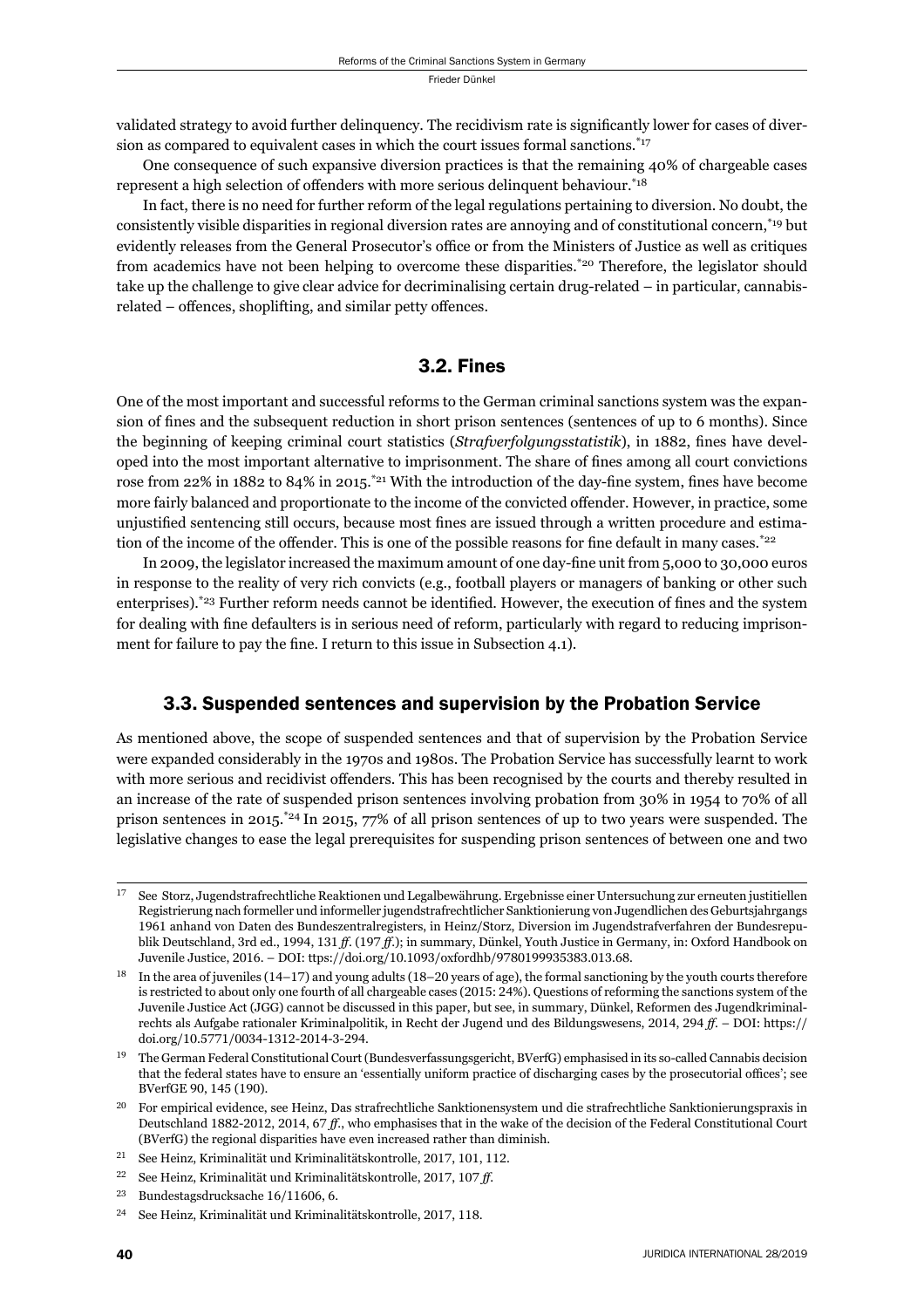years were a major success: the ratio of suspended prison sentences for terms of that length increased from 10% in 1975 to 74% in 2015.\*25

Statistics for the practice of granting early release (see the Prison Statistics data) after half or two thirds of the sentence has been served are less clear, but, from individual studies, we can assume that the practice has become applied with more reluctance in recent years.<sup>\*26</sup>

The 'natural experiment' to increase the rate of suspended sentences is one of the most successful reform projects for the German sanctions system. Although more and more serious and recidivist offenders have been put under the supervision of the Probation Service, the rate of reconviction or revocation of the suspension of sentence has declined. Astonishingly, the revocation rates for probationers with a history of prior convictions and probationary supervision reveals the greatest increase in successful completion of the probation term.\*27

Therefore, it is understandable that more far-reaching reform proposals in Germany go beyond the twoyear limit – in fact, demanding that the scope of suspended sentences be expanded to up to three years. There is, however, the danger that judges would impose longer sentences only to subsequently suspend them (uptariffing). On the other hand, such a reform would enable the courts to suspend sentences that – for reason of the high minimum sentences required by law (e.g., for certain violent and sexual crimes) – currently can only be suspended by applying questionable constructions of declaring cases to be of 'minor importance' (*minderschwerer Fall*). The potential danger that more offenders with long sentences will enter the prison system in consequence of revocations seems to be very limited, as the revocation rates for the longer sentences in current practice (that is, for sentences of more than one year up to two years) are particularly low.\*28

Another matter worthy of reform-related thought is the role that deterrence plays in the assessment of whether there is eligibility for a suspended sentence in a particular case. Restrictions on suspending a sentence that are based on interests of protecting public safety and order ("*Verteidigung der Rechtsordnung*"; see §56 (3) CC) should be abolished, as they are not justifiable by empirical arguments.<sup>\*29</sup>

## 4. Problem areas

Talking about problem areas, one first has to clarify that, in Germany, we do not (yet) have real deficits in the sense of pitfalls or aberrations in a strict sense. The expansion of alternative sanctions has been successfully implemented in a remarkable way. However, there nonetheless appears to be some potential for reform to further reduce imprisonment. On account of the space restrictions of the present paper, some promising reform proposals must be left aside: the decriminalisation of certain minor crimes such as shoplifting\*30 or using a public transport system without a ticket, on one hand, and the lowering or abolition of

 $^{25}$  See Heinz, Kriminalität und Kriminalitätskontrolle, 2017, 120.

ɳɷ The percentage of prisoners released early shown in the Federal Prison Statistics (*Strafvollzugsstatistik*) is unclear, as the total number released includes many prisoners serving a substitute fine-default prison sentence, where, according to prevailing criminal law doctrine and jurisprudence, an early release is excluded. Individual studies have revealed, however, that, with regard to longer prison sentences, those of more than two years, an early conditional release is the rule (again with large regional disparities). See Dünkel, in Nomos-Kommentar-StGB, 5th ed., 2017, §57, note 104; a lower percentage of early releases can be computed from the federal recidivism statistics, but these statistics include all the sometimes rather short prison sentences that entail a low chance of getting a positive conditional release decision in due time. The overall percentage of early releases for prisoners serving prison sentences in relation to the general criminal law (StGB) in 2007 was 36%, and that for prisoners serving youth prison sentences under the Juvenile Justice Act (14 to 20 years old at the sentencing stage) was ɵɺ%, as computed in accordance with the work of Jehle *et al.*, Legalbewährung nach strafrechtlichen Sanktionen, 2013, 57, 61, 78); there seems to be a trend of decline in granting early release – see Dünkel, in Nomos Kommentar-StGB, 5th ed., 2017, §57, note 104 with further references.

ɳɸ See Dünkel/Spieß, Perspektiven der Strafaussetzung zur Bewährung und Bewährungshilfe im zukünftigen deutschen Strafrecht, in Bewährungshilfe, 1992, 118 ff.; Dünkel, Rechtliche, rechtspolitische und programmatische Entwicklungen einer Sozialen Strafrechtspflege in Deutschland, in DBH-Fachverband für Soziale Arbeit, Strafrecht und Kriminalpolitik/Justizministerium Mecklenburg-Vorpommern, Eds., Kriminalpolitische Herausforderungen. Bewährungs- und Straffälligenhilfe auf neuen Wegen. Zinnowitz 2008, 2009, 20 ff.; Heinz, Das strafrechtliche Sanktionensystem, 2014, 85 f.

<sup>&</sup>lt;sup>28</sup> Mohr, Entwicklung des Sanktionenrechts, 2019, chapter 6.2.1.

ɳɺ Dünkel/Spieß, Perspektiven der Strafaussetzung zur Bewährung und Bewährungshilfe im zukünftigen deutschen Strafrecht, in Bewährungshilfe, 1992, 133; in agreement, *Horn*, in Systematischer Kommentar-StGB, 9th ed., 2016, §56, note 24; Jescheck/Weigend, Lehrbuch des Strafrechts, AT, 1996, 839.

<sup>&</sup>lt;sup>30</sup> See, for details, Harrendorf, Absolute und relative Bagatellen: Grenzen des Strafrechts bei geringfügiger Delinquenz, 2019 (in press); Mohr, Entwicklung des Sanktionenrechts, 2019, chapter 5.6 with further references; see also, on proposals to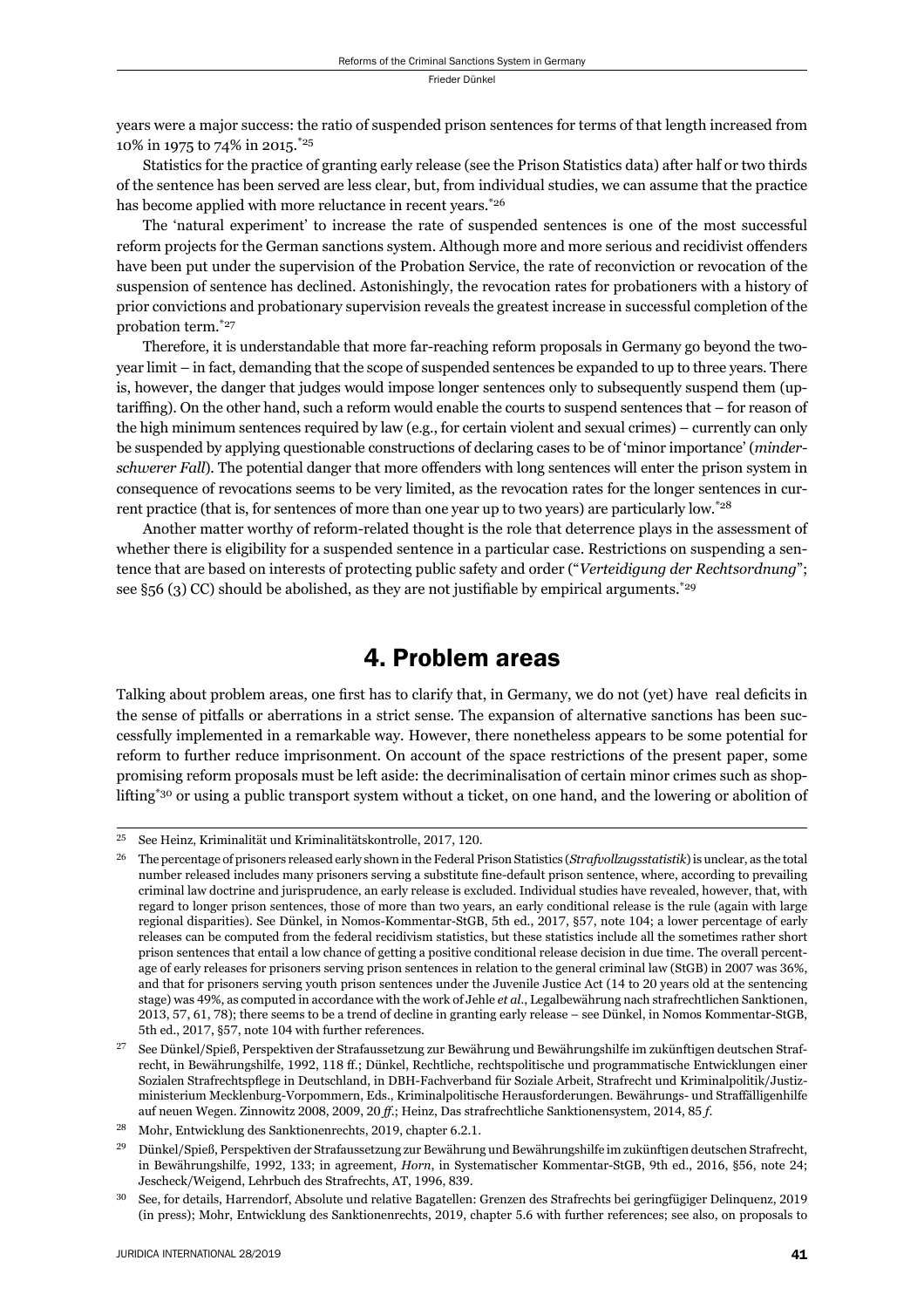extended minimum sentences (for example, for serious robbery or drug crimes), on the other, where we find strong discrepancies and inconsistencies with regard to proportionate sentencing.<sup>\*31</sup> In addition, the decriminalisation of cannabis products seems to be a realistic target, in light of developments in the USA, the Netherlands, Portugal, Uruguay, etc. Such reform could serve to counteract penal hypertrophies and to reduce the use of penal law by reflecting its *ultima ratio* function in the regulation of societal conflicts related to norm conformity.\*32

## 4.1. Community service / imprisonment for fine defaulters

The German Criminal Law does not provide for community service orders (CS) as originary, primary, or main sentences; these are only to be a substitute sanction for fine defaulters. The traditional argument was based on constitutional concerns about the prohibition of forced labour, which is allowed only in the context of the execution of prison sentences (Art. 12 (3) Basic Law, GG). From the standpoint of crime policy, it is likely that CS as a primary or main sanction, rather than as a substitute sanction, would replace not (short-term) prison sentences but fines and other community-linked sanctions instead. Therefore, the German legislator introduced CS only as a substitute sanction for fine defaulters in order to avoid imprisonment for not paying a fine.\*33

The great success of the German fines system (see Subsection 3.2, above) is contested by the fact that Germany, in European comparison, has the highest proportion of prisoners serving a term of imprisonment for being fine defaulters. On 1 September 2015,  $7.0\%$  of the total prison population were fine defaulters, as opposed to 4.4% in Switzerland, 3.6% in the Netherlands, and under 2% in all remaining countries in Europe.\*34 When one looks only at the sentenced adult prison population, the German statistics become even less favourable: the proportion was no less than 10.4% on 31 August 2017.\*35

From taking this substantial (10%!) inappropriate occupation of prison capacity into consideration, the need for reforms becomes evident. All German federal states have introduced community service schemes to avert imprisonment for fine defaulters, but apparently they are not being implemented sufficiently (in terms of staff, organisational structure, administrative barriers, etc.). The proposal – as already made under the Social Democratic and Green Party coalition in the early 2000s (with the drafts of 2002–2004) – is to provide for community service as a primary substitute (or surrogate) sanction for a fine that cannot be paid. The present system only provides for community service as a substitute sanction after a prison term has been imposed on the person in default, a rather bureaucratic and complicated way of executing fines (see Art. 293 EGStGB and the decrees of the federal states on organising community service as a substitute

decriminalise travelling without a ticket, Harrendorf, Zur Adäquität von Strafe bei der Beförderungserschleichung, in Dünkel et al., Eds., Strafrecht, Wirtschaftsstrafrecht, Steuerrecht - Gedächtnisschrift für Wolfgang Joecks, 2019, 97 ff.

- $31$  See detailed discussion by Mohr, Entwicklung des Sanktionenrechts, 2019, chapter 6.1.
- In Germany, more than 120 criminal law professors already in 2014 had pointed to the failures of the crime policy pertaining to cannabis and called for a reversal of the general drug policy; see http://www.dw.com/de/juraprofessoren-forderncannabis-legalisierung/a-17553293. More recently, also the association of German CID officers requested decriminalisation of minor drugs offences (possession for personal use); see https://www.rbb24.de/politik/beitrag/2018/02/bund-deutscherkriminalbeamter-gegen-cannabis-verbot.html (public statement of 5 February 2018).
- ɴɴ On account of the restricted space, the manifold problems of community service as an independent criminal law sanction cannot be discussed here; see the comprehensive discussion by *Mohr*, Entwicklung des Sanktionenrechts, 2019, chapter 5.3.2.
- $34$  Finland, with a comparable high percentage of fines, reaches a proportion of fine defaulters in prison of only 1.5%, with England and Wales having 0.1%; see Aebi/Tiago/Burghardt, Council of Europe Annual Penal Statistics. SPACE I. Survey 2015, 2016, 74; Mohr, Entwicklung des Sanktionenrechts, 2019, chapter 3.3.5. The example of the Netherlands demonstrates that successfully reducing fine-default imprisonment can be a realistic policy option. In the Netherlands, the proportion of fine defaulters among the total prison population has been reduced to one third of the 9.4% figure recorded in 2009; see Dünkel, Ersatzfreiheitsstrafen und ihre Vermeidung. Aktuelle statistische Entwicklung, gute Praxismodelle und rechtspolitische Uberlegungen, in Forum Strafvollzug 2011, 144 f. Sweden does not provide for fine-default imprisonment and instead prefers the enforcement of fines by civil law. Finnish crime policy achieved a reduction by adjusting the conversion rate between day fines and time served in prison to 1:3 (i.e., one day in prison counts as three day fines; Estonia has the same conversion rate) and by excluding fine-default prison sentences for fine amounts below 20 day fines; see, in summary, also from a European comparative perspective, *Drápal*, Day Fines: A European Comparison and Czech Malpractice, European Journal of Criminology, 2018, 461 ff., 470 ff. – in particular, Table 4 on p. 471 ff. – DOI: https://doi.org/10.1177/1477370817749178).

The proportion of prisoners serving a term for defaulting on fines increased in absolute terms from 3,625 in 2004 (or 6.7%) to 4,700 in 2017; see *Statistisches Bundesamt*, Ed., Bestand der Gefangenen und Verwahrten, at the site www.destatis.de (author's own calculations).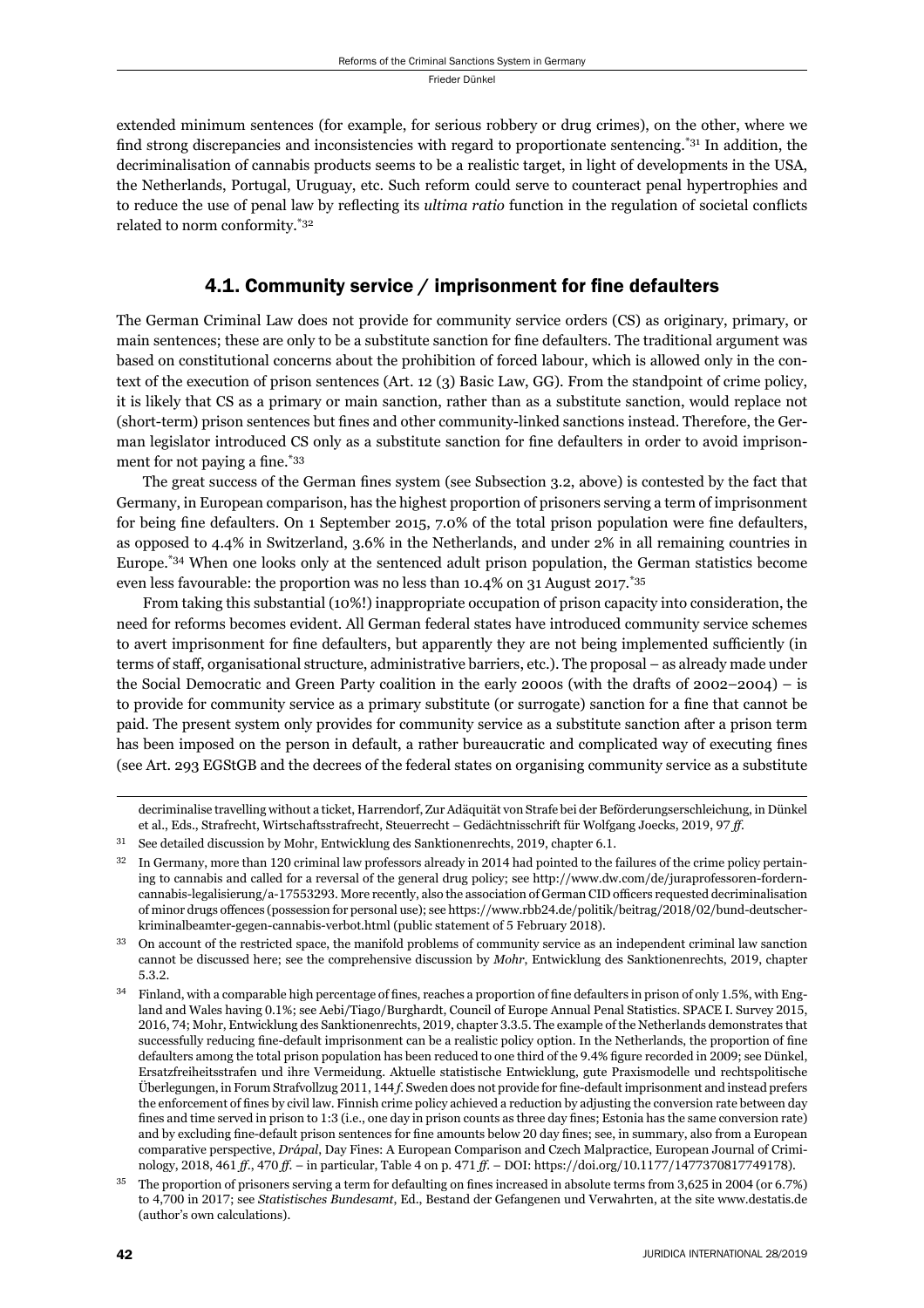sanction). This would imply a change in the organisational structure of executing fines, probably resulting in a great decline in use of substitute prison terms.<sup>\*36</sup> This change is a promising strategy that has been evaluated in some pilot projects, such as the Mecklenburg – Western Pomerania project called 'Exit' (*Ausweg*), as demonstrating that, in a lot of cases, it is foreseeable that fines will not be paid<sup>\*37</sup> but the offenders would be willing to work instead. However, the research has revealed also that supervision and support by the probation and aftercare services is recommendable, as the majority of fine defaulters represent a highly problematic population with deficits in many respects (related to socio-economic problems, longterm unemployment, poor housing, alcohol and drug problems, etc.). The draft bills of 2002–2004 were designed to enhance the standing of community service as a primary substitute to fines and referred to the positive findings of the Mecklenburg - Western Pomerania project:

This requires intensified efforts of the justice agencies and the co-operation of the third-sector aftercare services, to offer fine defaulters the possibility of carrying out community service. The results of the Mecklenburg – Western Pomerania project "Ausweg" revealed that a considerable quantity of substitute prison terms can be avoided through optimising the organisational structure of rendering work facilities suitable for community service – in case involving the support and care of the aftercare services, while the fine defaulter is working.

Further, the research reveals also

that even particularly difficult offenders who have accumulated personal problems are able to successfully complete community service if the work facilities are carefully selected according to the capabilities of the clients and if intensive mentoring is provided. The reduction of inappropriate use of prison capacities and saving of social costs are positive results in this regard.\*38

The introduction of community service as a primary substitute for fines should lead to shortening of the execution procedure. A well-grounded reform proposal in this context is that one day-fine unit should be equal to 2–3 hours of community work (instead of the 6 currently witnessed in the practice of the German federal states).\*39

If the substitute sanction of community service fails because of offender non-compliance, the further substitute prison term for fine defaulters should also be considered for reform. In Germany, at present, one day-fine unit corresponds to one day in prison. In future, one day in prison should correspond to at least two day-fine units, as is the case in Austria, Liechtenstein, Poland, Slovenia, and Spain. In Finland and Estonia – as mentioned above – one day in prison even counts for three day-fine units. $*_{40}$  The Austrian model would immediately reduce the population of fine defaulters in prison (4,700 on 31 August 2017) by half, the Finnish one by two thirds. A conversion rate of 2 or 3 to 1 is in line with justice considerations 'that a day in prison is a much heavier burden than the loss of a day's net income'.\*41

In accordance with the draft bill of 2004, community service should  $-$  beyond substituting for fines  $$ serve as a substitute for prison sentences of up to 6 months.<sup>\*42</sup>

<sup>&</sup>lt;sup>36</sup> See Bundesratsdrucksache 15/2725, 18 *f*., 21 *f*.

<sup>&</sup>lt;sup>37</sup> For a summary, see Dünkel/Scheel, Vermeidung von Ersatzfreiheitsstrafen durch gemeinnützige Arbeit: das Projekt "Ausweg" in Mecklenburg-Vorpommern, 2006.

See Bundesministerium der Justiz, Referentenentwurf eines Gesetzes zur Reform des Sanktionenrechts (Stand: Juni 2003), 2003, 42; Bundestagsdrucksache 15/2725, 21.

ɴɺ This proposal goes back to the expertise of *Schöch* and the predominant opinion among penal sentencing law experts, who refer to the so-called net-cash principle characterising the German day-fine system: the amount of a day fine shall correspond to the net income after taxes, maintenance obligations, etc. have been subtracted out. This part of the income is earned by 3-4 working hours per day. The substitute community service therefore should not come to more than about 3 hours; see Schöch, Gutachten C zum 59. Deutschen Juristentag, 1992, C 86 ff., 98; see, in summary, Mohr, Entwicklung des Sanktionenrechts, 2019, chapter 5.3.1, who proposes, with good arguments, two hours of community service as equivalent to one day fine. The proposal for a conversion rate of 2–3 hours for one day fine also refers to the fact "that community service implies a much stronger restriction of liberty than the paying of the fine"; see Bundestagsdrucksache 15/2725, 21.

<sup>&</sup>lt;sup>40</sup> See Drápal, European Journal of Criminology, 2018, 470 ff.

See the draft bill proposal of the then government in Bundestagsdrucksache  $15/2725$ , 19.

See Dünkel/Morgenstern, Aktuelle Probleme und Reformfragen des Sanktionenrechts in Deutschland, in Juridica International,  $2003. -$  DOI: http://dx.doi.org/10.12697/issn1406-1082; the proposal goes back to the final reasoning report of the penal sentences reform commission (Kommission zur Reform des strafrechtlichen Sanktionensystems), 2000 (in a 6-3 vote). The subsequent draft bill of the Federal Ministry of Justice (Referentenentwurf des Bundesjustizministeriums) of December ɳɱɱɱ provided for a further form of community service as a substitute for suspended prison sentences (probation) of up to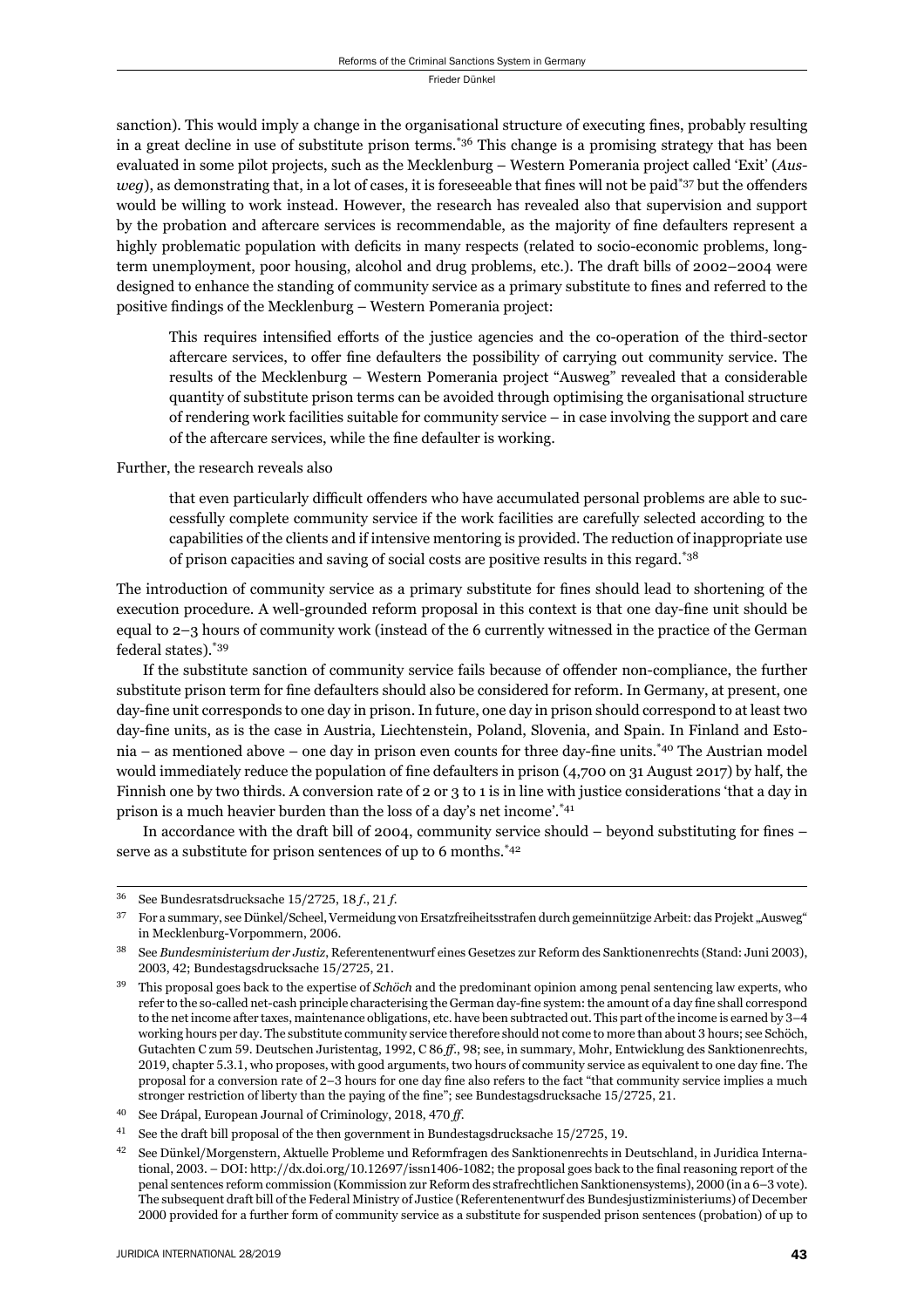#### 4.2. Warning with deferment of sentence

The warning with a deferment of sentence (WDS, *Verwarnung mit Strafvorbehalt*), introduced in 1975 (see  $\S$ 59 CC), has the function of a suspended fine with a maximum of 180 day-fine units. Irrespective of some cosmetic reform to increase its applicability for judges (see the last reform law of 2006, *2nd JustizmodernisierungsG*), the sanction still holds a shadow existence, accounting for only 1% of all convictions in 2015 ('insignificant practice'). $*43$  The WDS was introduced as a sentence in exceptional cases ('special circumstances of the offender's personality or the delinquent act') and  $-$  in spite of legislative efforts to enhance its importance (see Section  $2$ ) – has never gained statistical significance. The reason might be that 1975 also saw the introduction of discharging cases in combination with minor informal sanctions (§153a of the CPA), which has 'skimmed the market' for warnings in line with §59 of the CC.

Many academics, however, saw a chance to expand the use of the warnings in the early 1990s by approximating its content to a kind of probation including the possibility of supervision by the Probation Service.\*44 The decisive motive for this proposal was that in the general criminal code (apart from in the Juvenile Justice Act; see §10 JGG) the support of the Probation Service is provided only to offenders sentenced to a suspended prison term and that a need for social work support was often evident also in cases that did not reach the threshold for a prison sentence.<sup>\*45</sup> One could replace many suspended prison sentences of up to one year with such a probation sentence, which in the event of a recall would result only in a maximum of 60 day-fi ne units or 240 hours of community service. The proposal would also result in relief of some work of the Probation Service as, instead of two to five years of supervision as in the present system of suspended sentences, the new probation sentence would be combined with a maximum of one year's supervision. Regrettably, these reform proposals have not reached the level of a governmental draft bill yet, but they remain on the agenda at least in the academic world.

### 4.3. Early release

A significant reform deficit can be observed in the regulations on early release from prison. Since the cautious expansion in 1986 (23rd StÄndG), mentioned above, no further action has been considered by the legislator. International comparative research and empirical evidence reveal the positive impact early release can have on the desistance process of offenders. Therefore, even release of offenders after they have served half of their sentence seems to be a realistic option.<sup>\*46</sup> No other country providing early release after half the sentence restricts this to first-time offenders with sentences of two years or less, as is the case in Germany.\*47 Another desideratum pertains to the prognostic requirements in the so-called midrange cases, in which predictions are unreliable or neutral. This refers to the fact that the majority of offenders, at the stage when predictions are made about their future behaviour, fall into a range where the likelihood of recidivism is around 50%, precisely what the probability would be if it were simply left to chance.<sup>\*48</sup> The answer to the

one year (see §ɶɶa, (ɳ) Referentenentwurf in *Bundesministerium der Justiz*, Referentenentwurf eines Gesetzes zur Reform des Sanktionenrechts vom 8.12.2000, 2000, 8 $f$ ., explanatory statement, 6 $f$ .

<sup>&</sup>lt;sup>43</sup> Albrecht, in Nomos-Kommentar-StGB, 5th ed., 2017, §59, note 1.

See, in particular, Schöch, Gutachten C zum 59. Deutschen Juristentag 1992, C 90 ff., who proposed the possibility of combining the WDS with obligations and directives as well as with temporary withdrawal of the driver's licence. Going even further, to establishing the WDS as a form of independent probation sanction (similar to the educational measure of a supervisory directive in accordance with §10 of the Juvenile Justice Act), were Dünkel/Spieß, Perspektiven der Strafaussetzung zur Bewährung und Bewährungshilfe im zukünftigen deutschen Strafrecht, in Bewährungshilfe, 1992, 127 f., 132. In their view, the new warning sentence should consist of a conviction by the court combined with a suspended fine in combination with directives and/or obligations (e.g., reparation to the victim, paying maintenance to the family or children, etc.), including a probationary term, with the supervision of the Probation Service, of up to one year. The legislator considered all these proposals at only a rudimentary level, by introducing very marginal changes, with the result that the practice related to the WDS remained statistically unimportant and highly exceptional.

ɵɶ Dünkel/Spieß, Perspektiven der Strafaussetzung zur Bewährung und Bewährungshilfe im zukünftigen deutschen Strafrecht, in Bewährungshilfe, 1992, 125 with further references.

This was also the proposal made by the reform commission mentioned above (Kommission zur Reform des strafrechtlichen Sanktionensystems), 2000, and of the Federal Ministry of Justice, on 8 December 2000.

<sup>&</sup>lt;sup>47</sup> See, for a summary, Dünkel, in Nomos-Kommentar-StGB, 5th ed., 2017, §57, notes 90 ff., 92.

For the criminological basic research on prognostic decisions, Dünkel, in Nomos-Kommentar-StGB, 5th ed., 2017, §57 Rn. 107 ff., 113 f.; Streng, Strafrechtliche Sanktionen, 3rd ed., 2012, notes 770 ff., 823 ff.; in general, one can state that, in practice, at least half of individual prognoses lie in the so-called middle field of uncertain decision-making (i.e., the prognosis based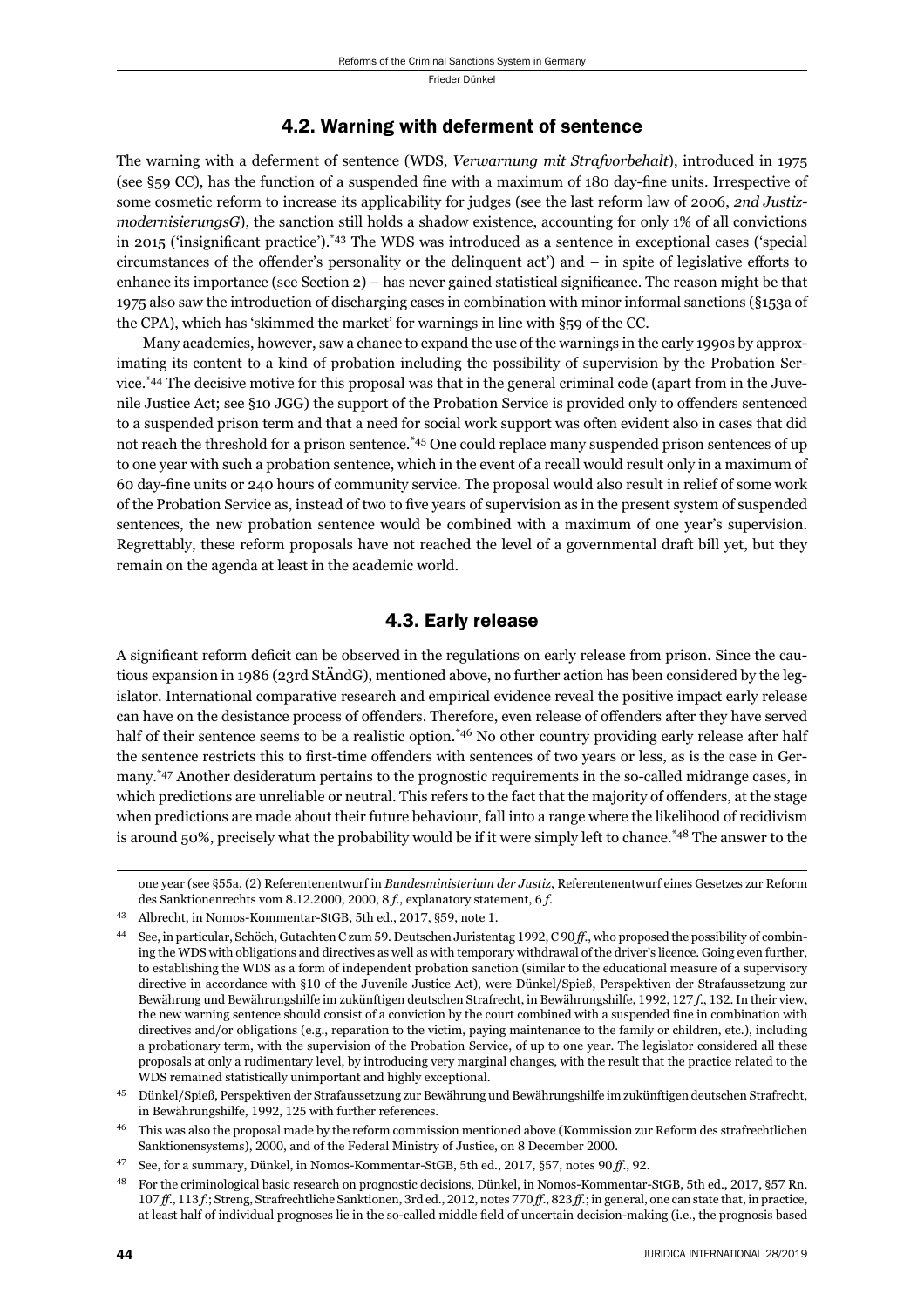question of whether release can be justified, therefore, cannot be yielded by empirical arguments but must be based on normative regulations. Should uncertain prognoses be handled conservatively at the expense of the off ender, or should the principle be *in dubio pro libertate*? The present German solution demands a positive prognosis  $-$  i.e., that cases of uncertainty be decided against the favour of the offender. The jurisprudence of the Supreme Court (BGH) has lowered this requirement by granting release if it can be 'justified': there must be realistic hopes of a crime-free life after release, and the risk of minor relapses into crime may not lead to a negative decision on early release. However, in light of comparative research, this does not seem to be enough. In accordance with a proposal made in 1966 (the so-called Alternative Draft Bill, AE-StGB), early release should be made the rule and denial thereof the exception, the latter to be based on facts that demonstrate a concrete risk of serious crimes after such a release.\*49 Accordingly, in cases of offenders serving a sentence for serious violent or sexual crimes, a special examination of the risks of committing similar serious offences should take place. In all other cases, the rule of an early release without individual-specific diagnostics would apply. Such rather automatic early release in the large majority of cases may be justified on the basis of positive experiences in other European countries – for example, in Belgium, in Finland (after the individual has already served half of the sentence), or in Sweden.\*50 Possible high-risk cases can be identified best if the prison administration is ready to regularly and widely use prison leaves (day leaves or long-term leaves of absence of several days), transfer to open or less secure prison facilities, and other relaxations as a kind of 'endurance test', which makes predictions more reliable. The experiences with such prison relaxations can also contribute to finding the appropriate interventions and directives for the time after release. Psychiatric experts deal with that problem under the term 'social reception room' ('*sozialer Empfangsraum'*), where this space has to be designed in a favourable way in order to further desistance processes.

A remarkable reform associated with prognostic criteria was passed in Austria: §46 (1) of the Austrian Penal Code provides for a comparative prognosis. The judge shall grant early release if the risk of recidivism after early release is not less than if the offender were to serve out the full sentence. In other words, it must be proved that serving the sentence in full would diminish the risk of recidivism. This regulation, when taken seriously, normally justifies an early release, as, in general, prisoners who are released early show a lower propensity to recidivate than prisoners serving their full sentence.\*51 This can be explained by the better transition management, supervision, and control parolees receive.

A reform of early release regulations in Germany (§57 CC) should take up the idea of reversing the places of rule and exception by making early release the rule and fully serving the sentence the exception. This reflects the impossibility of reliable prognoses in the so-called midrange cases and follows the principle *in dubio pro libertate*. One should be granted early release after having served half (for first-time incarcerated offenders) or two thirds of the sentence  $(\S_{57}(1)$  and  $(2)$  CC) 'unless, because of concrete facts, a high risk of further serious crimes becomes evident'.\*52

# 5. (Possible) aberrations, meanders, or pitfalls: Electronic monitoring in European comparison

Electronic monitoring (EM) is practised in Europe in two distinct forms. The first is the form of radiofrequency-based devices (electronically monitored house arrest), and the more recent is use of the GPS surveillance technique, which allows one to identify where the surveilled person is at any moment of time.

on scientific prognostic instruments is no better than throwing a coin, with a 50% probability of false or of right decisions). In consequence, parole decisions in that range of probability cannot be justified by empirically based prognoses but only by a normative decision of the legislator providing a presumption in favour of or against release on parole in cases without a clear evidence-based prognosis. With regard to the principle of proportionality and the least restrictive use of state intervention, a decision-making rule of "in dubio pro libertate" seems to be preferable.

See Baumann et al., Alternativentwurf eines StGB, 1966, §48; see also Böhm/Erhard, Strafrestaussetzung und Legalbewährung, 1988, 219.

<sup>&</sup>lt;sup>50</sup> In Finland, 99% of prisoners are released early (typically after having served half or two thirds of the prison sentence; a similar practice can be found in the other Scandinavian countries and in Belgium; see Dünkel, in Nomos-Kommentar-StGB, 5th ed., 2017, §57, note 105.

See, for a summary, Dünkel, in Nomos-Kommentar-StGB, 5th ed., 2017, §57, note 129 ff.

<sup>52</sup> For details, see Dünkel, in Nomos-Kommentar-StGB, 5th ed., 2017, §57, note 136.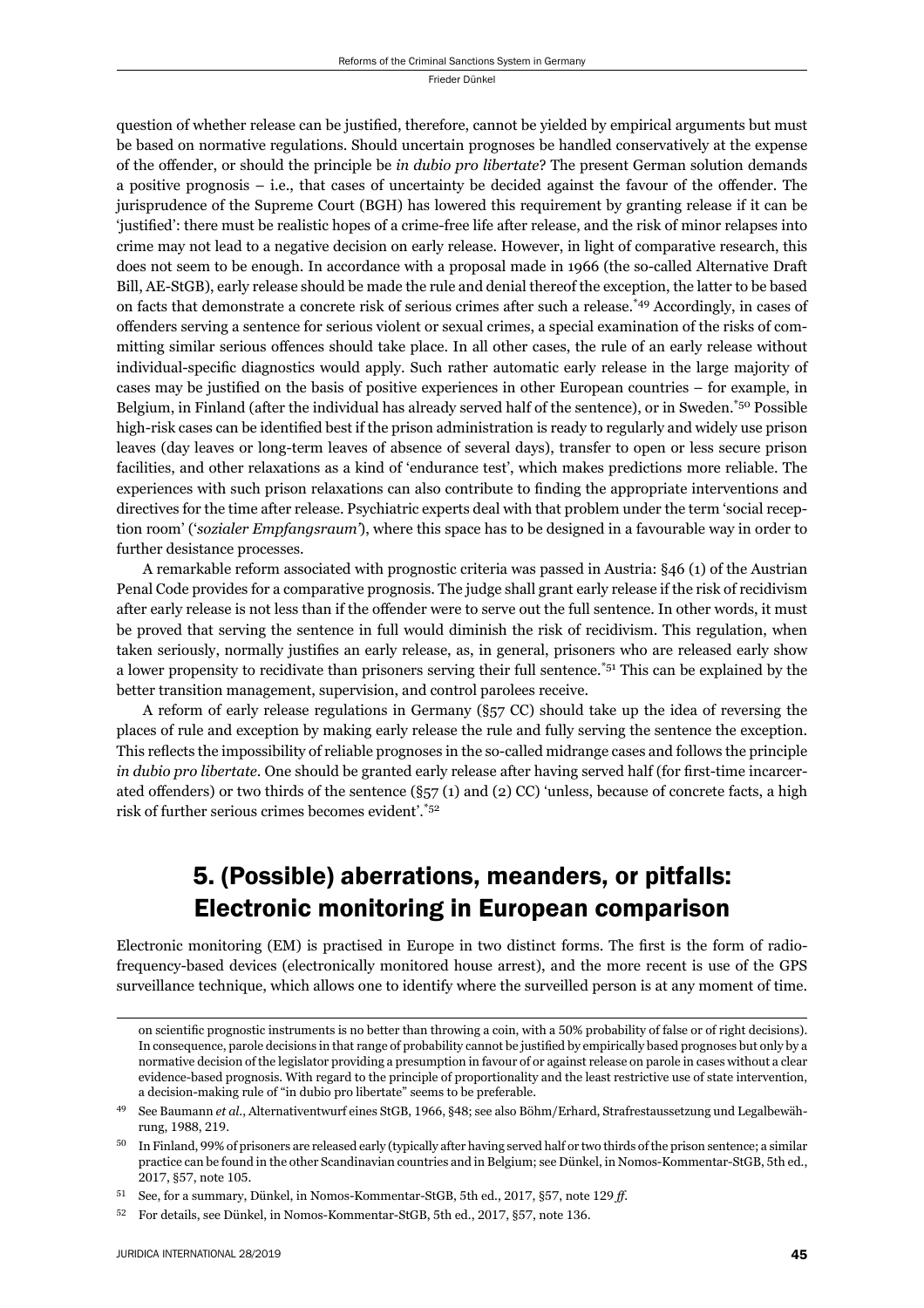The latter technique allows zones to be defined that the offender is not allowed to enter (for example, the area of a kindergarten in the case of paedophile offenders). In Germany, in contrast against most of the other European countries, the use of EM has been met with strong reservations, or even criticism. Only the federal state of Hesse developed a pilot project, in the year 2000, and even that received only marginal numbers of cases (mainly in the form of radio-frequency-controlled house arrests).\*53 The GPS-based form of EM was introduced nationwide in 2011 in the context of supervision of conduct orders (*Führungsauf*sicht), a measure of supervision after the release of offenders from psychiatric hospitals, after release from the measure of preventive detention, or upon the person having served the full prison sentence  $(\S 68b (1),$ sent. 1, No. 12 CC). It only applies in cases where the offender is seen as a high risk for future serious violent or sexual crimes and if other forms of supervision do not seem to be sufficient.\*54 EM in Germany is therefore an exceptional form of supervision for high-risk ('dangerous') offenders and covers around 100 cases at the moment, which number is quantitatively negligible relative to the roughly 35,000 offenders under a supervision of conduct order. This very reluctant use of EM in Germany reflects the intrusive nature of EM and the constitutional principle of proportionality as it is interpreted in Germany (see also below).

In other European countries, an amazingly dynamic rise in EM has taken place, particularly in England and Wales, Scotland, Belgium, and the Netherlands. This may be explained by commercial interests that are evident from looking at the activities of private companies selling the technique and technology, insofar as a new quality in the penal law has emerged (similar to the rise of the US prison industry from privatising imprisonment there), which endangers the role of the state. The driving forces in crime policy– apart from a fascination with new techniques\*55 – were problems of prison overcrowding, the crisis of the traditional probation services (in England and Wales), and a naïve belief in technical instead of human-interactionbased solutions for preventing further crimes. This resulted in countries such as Belgium, England/Wales, or Scotland introducing EM as a stand-alone measure of control without the classic support the probation service used to offer. The target groups are low-risk offenders, and the period of supervision in most cases does not exceed 6 months. The comparative European study of Dünkel, Thiele, and Treig came to the overall conclusions:

- $-$  that the introduction of EM in Europe had no significant impact on prison population rates and to solve the problem of prison overcrowding (see, for example, England/Wales, France, Italy, Poland, and at least until recently Belgium; a possible exception – however, with limited impact – might be Estonia);\*56
- that in most cases EM represents an additional and intensified form of social control (net-widening);
- that in some countries it has contributed to reducing the importance of the traditional social support schemes for offenders (as usually provided by the probation and aftercare services) by introducing EM as a stand-alone measure (for example, in England/Wales, Belgium, or Scotland […]); and
- that, on the other hand, in some countries EM was integrated into the rehabilitative system of community sanctions under the leading role of the probation services and/or the prison administration – for example, in Austria, the Netherlands, Sweden, Switzerland, and increasingly Scotland again, as well as in a few cases in Germany.\*57

For a very limited evaluation of the pilot project of the first few years of the practice in the Federal State of Hesse, see *Mayer*, Modellprojekt elektronische Fußfessel, 2004.

ɶɵ On the legal development and practice and for a crime policy assessment focused on Germany, see Dünkel/Thiele/Treig, Bestandsaufnahme der elektronischen Überwachung in Deutschland, in Dünkel/Thiele/Treig, Eds., Elektronische Überwachung von Straffälligen im europäischen Vergleich, 2017, 11 ff.

ɶɶ See, on this aspect in particular, Nellis, Die elektronische Überwachung von Straftätern: Standards, ethische Grundlagen und Kriminalpolitik im digitalen Zeitalter, in Dünkel/Thiele/Treig, Eds., Elektronische Überwachung, 2017, 275 ff.

<sup>&</sup>lt;sup>56</sup> In contrast, the summarising chapter on the EU-funded project with Belgium, England and Wales, Germany, the Netherlands, and Scotland as project partners expressed the paradoxical conclusion that 'a less often application [*sic*] of EM was associated with long-term reduced prison population rates and [a] smaller number of prison entries'. At the same time, 'high prison population rates are associated with a more frequent use of EM'; i.e., the net-widening hypothesis is supported by these fi ndings. See Hucklesby *et al.*, Abschließender Vergleich des EU-Projekts, in *Dünkel/Thiele/Treig*, Eds., Elektronische Überwachung, 2017, 272.

<sup>&</sup>lt;sup>57</sup> Dünkel/Thiele/Treig, Elektronische Überwachung von Straffälligen und Beschuldigten in Europa – Zusammenfassender Vergleich und Perspektiven für die Kriminalpolitik, in Dünkel/Thiele/Treig, Elektronische Überwachung, 2017, 521 f.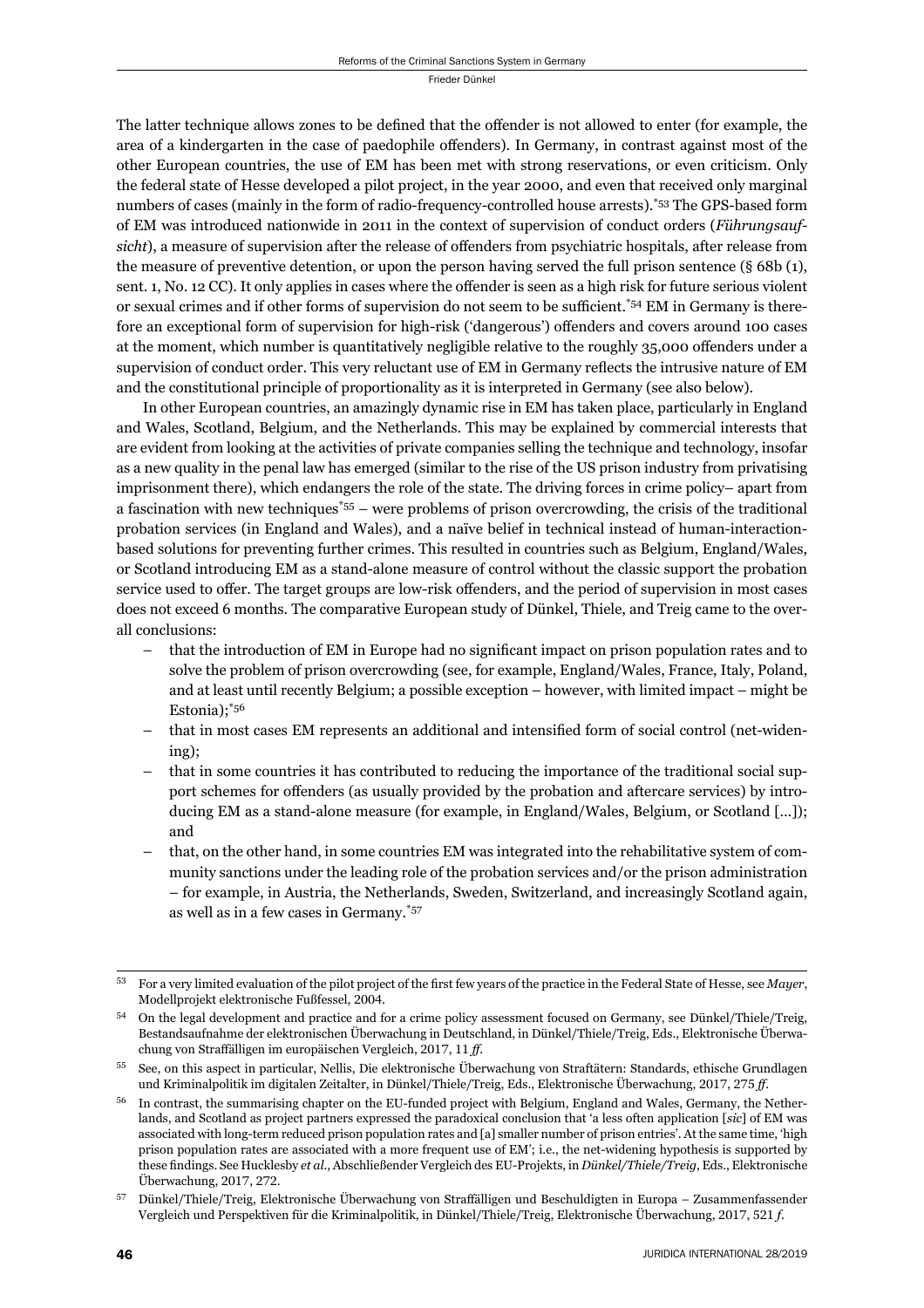The use of EM in cases of pre-trial detention as practised in several countries (which includes the pilot project in Hesse) has to face serious criticism. If there is a risk of absconding and not standing trial (which is the reason for a warrant in 90% of cases in Germany\*58), EM cannot prevent an escape. If there is only a low risk of not standing trial, then there is no justification for a warrant to pre-trial detention. Therefore, the number of appropriate cases must *per defi nitionem* tend toward zero. In addition, research has revealed that EM does not fi t the typical clients of pre-trial detention, as they may not have stable living conditions and a telephone connection.

The legal basis for EM in Germany – apart from the regulation of  $\S 68$  of the CC for high-risk offenders – is not clear, and the legal constructions are possibly in violation of constitutional law, although the Frankfurt on Main district court has recognised the possible application of probation law.\*59 However, in my opinion, there must be an explicit legal authorisation for EM also in the context of regular probation (§56c of the CC).<sup>\*60</sup> In any case, the principle of proportionality requires a restrictive practice for EM and a double check of the principle of proportionality: first, EM must be proved legitimate as a sanction that really replaces imprisonment rather than just other community sanctions; second – and this is often overlooked – it must be legitimised by other, less intrusive community sanctions, such as traditional supervision by the Probation Service (§56d of the CC), having been excluded as being inappropriate.<sup>\*61</sup> EM therefore can be justified as an intermediate sanction only in the rare cases where supervision by the Probation Service is not sufficient and imprisonment can be avoided only through a combination of probation with intensified control via electronic devices. No wonder, therefore, that in Hesse only about 100 out of the 16,000 probationers in 2011 were under EM.

The way in which some European countries have implemented EM to replace short-term imprisonment or to employ EM as an additional form of controlling prisoners on prison leave etc. must – with only a few exceptions (e.g., Finland, Austria, and in parts in the Netherlands) – be seen as a meander or failure.<sup>\*62</sup> Accordingly, the law introducing EM for fine defaulters serving their prison term in the community and for prisoners on prison leave in Baden-Württemberg was repealed in 2013, as no appropriate cases involving a need for EM could be identified.<sup>\*63</sup>

Altogether, German crime policy was well advised to restrict EM to very serious cases of high-risk offenders and to rely for the rest on the traditional forms of probationary supervision, which, without going into details, one can characterise as corresponding to the evidence from empirical research on offender treatment and from desistance research  $-$  i.e., the evidence on how and under which conditions offenders abandon their criminal lifestyle.\*64

# 6. Outlook

In general, the criminal sanctions system in Germany has proved to be of value. Fines and suspended prison sentences represent remarkable success stories of German penal law and have contributed to imprisonment really becoming a last resort. Germany with its prison population rate of 76 per 100,000 inhabitants belongs

<sup>58</sup> See Jehle, Strafrechtspflege in Deutschland, 6th ed., 2015, 22 (2013: 92.7%).

<sup>59</sup> See LG (Regional Court) Frankfurt Neue Juristische Wochenschrift 2001, 697 ff. (the decision was issued before the reform of §68b StGB in 2011 was due to come into force.

ɷɱ See the detailed discussion by Dünkel/Thiele/Treig, Bestandsaufnahme der elektronischen Überwachung in Deutschland, in Dünkel/Thiele/Treig, Eds., Elektronische Überwachung, 2017, 68 *f*.

 $61$  In this context one should consider that some federal states (e.g., Mecklenburg – Western Pomerania) have introduced intensive probationary supervision projects, which include a reduced case load for probation officers, who will take care of and control so-called high-risk offenders (sexual and violent offenders with a high risk of serious re-offending). The check of proportionality mentioned above must also consider this intensive probationary supervision measure as a less intrusive form of state intervention, which in cases of its applicability should exclude the use of EM.

On the not-promising results for the effects on deterrence and similar repressive goals of EM, see Dünkel, Electronic Monitoring – Some Critical Issues, in Bijleveld/van der Laan, In Liber Amicorum for Gerben Bruinsma, 2017, 108 ff.

See, in summary, Schwedler/Wößner, Elektronische Aufsicht bei vollzugsöffnenden Maßnahmen, 2015. Whether, from the standpoint of police-based interventions against 'dangerous' citizens (not yet registered as offenders; *Gefährder*), a reasonable scope of application of EM can be found, seems to be doubtful as well; see the critical comments on the Police Law draft bill provided by Dünkel/Thiele/Treig, Bestandsaufnahme der elektronischen Überwachung in Deutschland, in Dünkel/Thiele/ Treig, Eds., Elektronische Überwachung, 2017, 71 ff.

See the summary discussion by Pruin, "What Works" and What Else Do We Know? – Kriminologische Erkenntnisse zum Übergangsmanagement, in Dünkel et al., Eds., Die Wiedereingliederung von Hochriskotätern in Europa, 2016, 251 ff.; Pruin, Die Entlassung aus dem Strafvollzug: Strukturen für einen gelungenen Übergang in ein straffreies Leben im europäischen Vergleich, 2019 (in preparation).